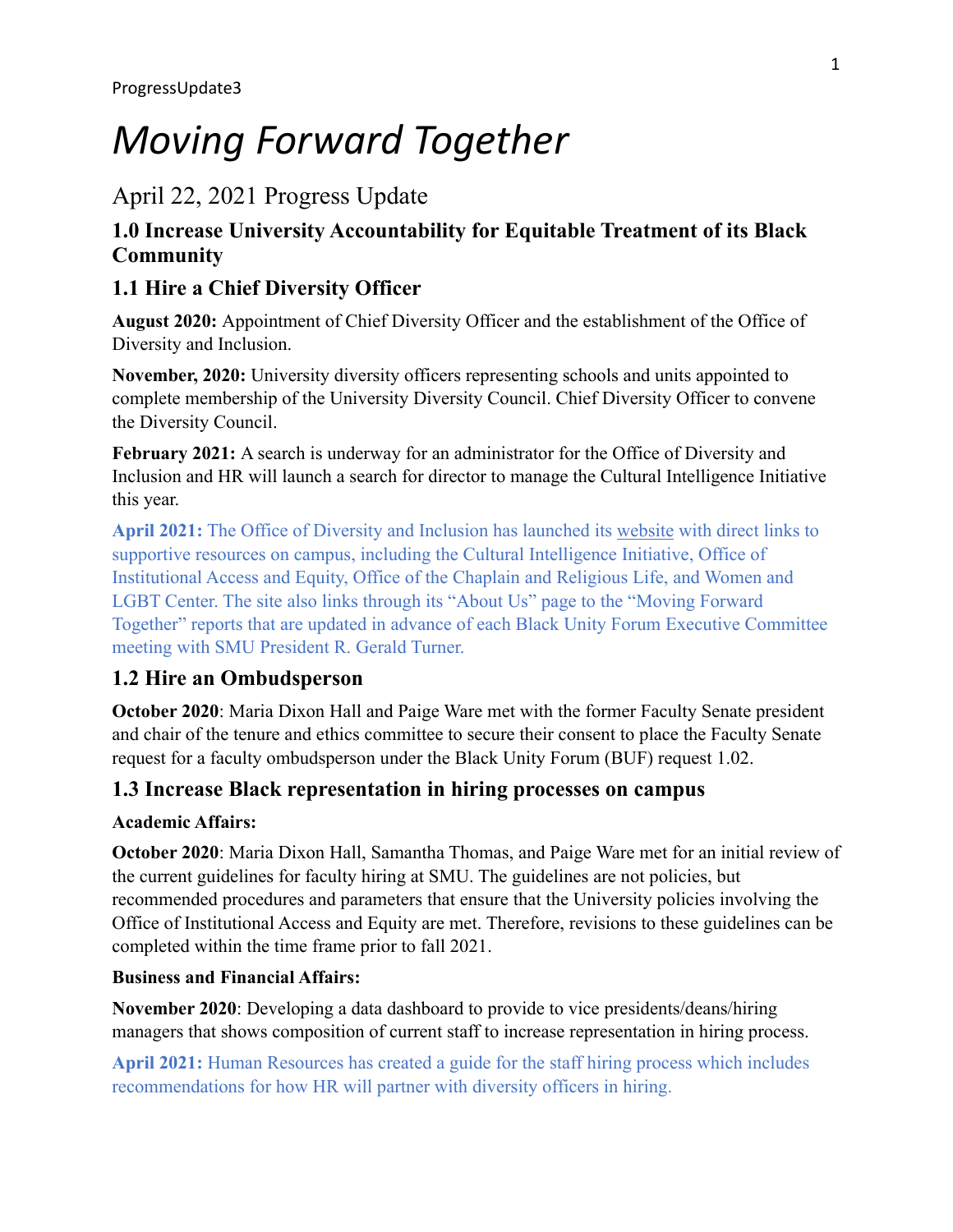HR also delivered Crucial Conversations training for University diversity officers, equipping them with methods for approaching a crucial conversations, powerful ways to encourage freedom of expression and techniques to create mutual respect and understanding.

### **1.4 Develop or revise written faculty tenure standards and departmental accountability processes**

**October 2020**: All schools have submitted their updated tenure and promotion guidelines to the Office of the Provost for Faculty Success.

The Office of the Provost met with associate deans, confirming that a review will be conducted over the current academic year to prepare for revisions to Policy 2.10 (Guidelines for the Periodic Evaluation of Faculty) and Policy 2.12 (Tenured Faculty Development). Associate Provost for Faculty Success Paige Ware is conducting an inventory of all policies against a matrix to determine inclusion/exclusion of key information.

# **1.5 Establish clear violation protocol in Student Code of Conduct and SMU Policy Manual against acts of racial discrimination**

**Nov. 5, 2020:** First meeting of the Student Code of Conduct review task force occurred. Members include:

- Dr. K.C. Mmeje, vice president for Student Affairs co-chair
- Susan Howe, associate University counsel co-chair
- Dr. Adriana Aceves Faculty Senate student policies committee representative
- Brooke Betik Student Senate representative
- Lexxi Clinton Student Senate representative
- Kennedy Coleman BUF student representative
- Jennifer Jones BERT/BUF staff representative
- James Ramey, assistant director of student conduct and community standards
- Seun Suberu BUF student representative

# **1.6 Establish mandatory cultural sensitivity training for faculty, staff and board members at all levels**

**October 1, 2020:** United States Presidential Executive Order on Combating Race and Gender Stereotyping placed all CIQ@SMU Training and curricular development on hold. If order is rescinded as anticipated upon change in administration in January 2021, all training will resume in time for Greek recruitment in spring 2021.

## **1.7 Create citizen's review board for SMU PD.**

**November 2020**: The SMU Police Department has appointed its police community advisory board and has scheduled the group's first meeting for the week of November 23. The board has four student members, a faculty member and a staff member who were all recommended by campus stakeholders such as the Student Senate, Faculty Senate and Staff Association.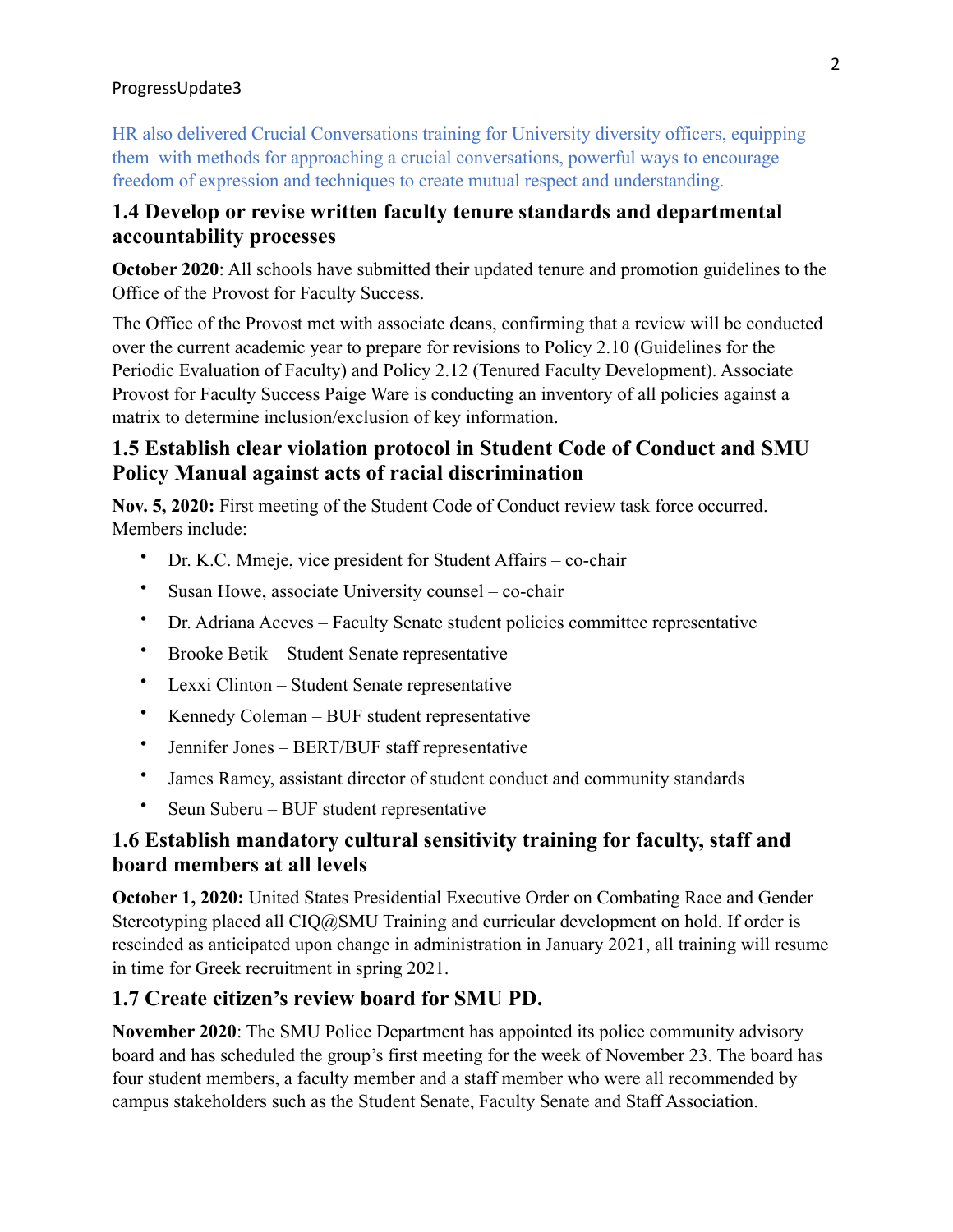#### **2021 Voting Members of the Police Community Advisory Board:**

- Judah Bell student representative
- Jewel Boland student representative
- Stacia Mckellum student representative
- Jimmy Phillips, Jr. student representative
- Johnitha Watkins Johnson faculty representative
- Raina Watts staff representative

**February 2021:** The SMU Police Department developed a new course of training mandatory for all new police officers and delivered it to all PD personnel in January. The 6- hour block of training addresses police-community engagement, critical decision-making, crisis recognition and use of force, providing a consistent message and policy for all SMU PD personnel. SMU PD also has been chosen as one of 36 U.S. law enforcement organizations certified to teach the Active Bystandership for Law Enforcement (ABLE) program for the Georgetown Law Center. The program is designed to prepare officers to successfully intervene to prevent harm and to create a law enforcement culture that supports peer intervention.

**April 2021:** The SMU Police Department has shared its 2020 Annual Report on Policing with the Police Community Advisory Board (PCAB). The report provides metrics for SMU PD in areas such as racial profiling, complaints against the police, arrest/referral/citation statistics as well as a policy and training review. The group is scheduled to discuss the report at its April 22 meeting.

## **1.8 Establish a staff town hall meeting with President Turner**

**November 6, 2020**: President Turner held the first annual town hall for Black staff with a virtual attendance of 78 participants.

# **1.9 Desired Outcome – Increase efforts to recruit, promote and retain Black tenure- track professors so they compose at least 10% of total University population of tenure-stream faculty.**

**October 2020**: The Office of Institutional Research has created a dashboard to analyze information by rank (adjunct, clinical, tenure-track, tenured) by school.

### **1.10 Desired Outcome – Reduction of reported racial profiling and discrimination by 50%.**

## **1.11 Desired Outcome – Improve campus quality of life for SMU Black community**

**February 2021:** The Office of the Provost announced the formation of a new university- wide interdisciplinary task force to explore and inform SMU's approach to greater social justice and equity. Led by Jessica Dixon Weaver, associate professor in Dedman School of Law, the task force will: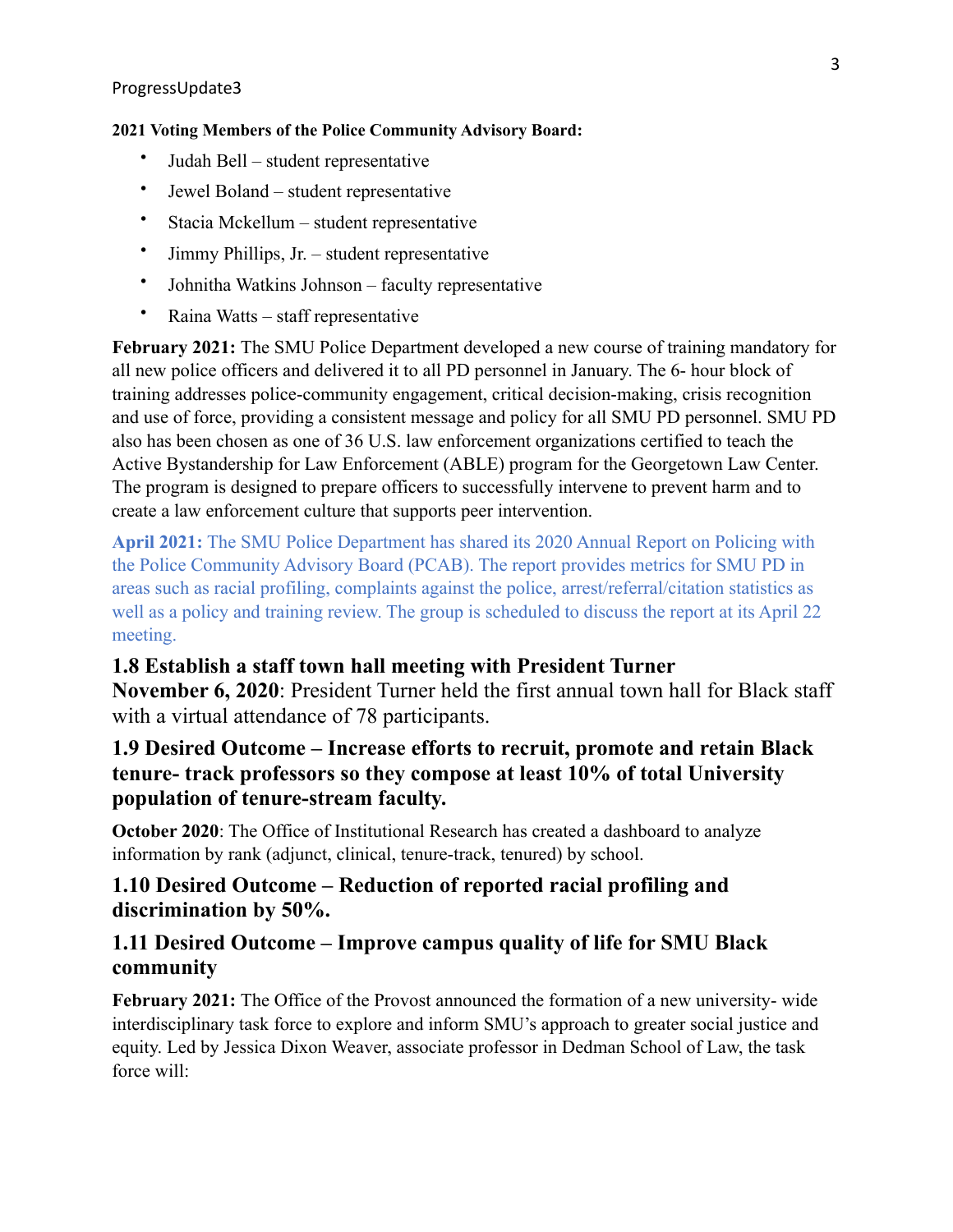- Promote collaboration among professors, students, staff and the community to envision what social equity looks like on our campus, in Dallas and beyond, and to articulate SMU's role in shaping that vision.
- Review SMU's existing social justice and equity initiatives to identify potential synergies.
- Develop multiple strategic frameworks for SMU's social equity offerings and provide a recommendation on the most impactful approach.
- Identify near term sources of funding and provide a prospectus on opportunities for longer term external funding at the regional, state and national level for supporting possible initiatives, such as a center or institute.
- Explore and identify intersections between SMU and local entities that would provide public service and educational opportunities for our students.
- Generate a projected five-year programmatic calendar.

# **2.0 Increase Financial Aid and Work Compensation for SMU's Current and Future Black Community**

## **2.1 Create an endowment for Black students**

**October 2020**: Alumni Giving and Relations (AGAR) worked with Black Alumni of SMU to host *A Conversation with Spike Lee*, a one-hour pre-show for alumni donors to the Black Alumni Scholarship Fund (in conjunction with Tate Lecture Series), attended by 223 participants and raising \$33,000 eligible for matching University funds.

**February 2021:** Additional funds raised for the Black Alumni Scholarships since the Nov. 19 update brings the total raised to just over \$60,000 eligible for matching University funds. The Black Alumni Board voted in January to award seven new scholarships averaging \$5,000 apiece.

## **2.2 Create a system of incentives for departmental recruitment and retention of Black faculty, and create additional endowed chairs**

**October 2020**: Four faculty members are enrolled in the Spring Faculty Success Program through funds in the Office of the Associate Provost for Faculty Success.

## **2.3 Increase compensation of faculty members working on inclusion-focused initiatives**

**October 2020**: The Office of the Provost discussed with deans the importance of reviewing and operationalizing workload policies at the department level to make them relevant and metricsdriven.

Provost Loboa has built into the performance-based funding model an accountability structure to ensure that each department has written guidelines by spring 2021 that will operationalize the SMU policy for workload.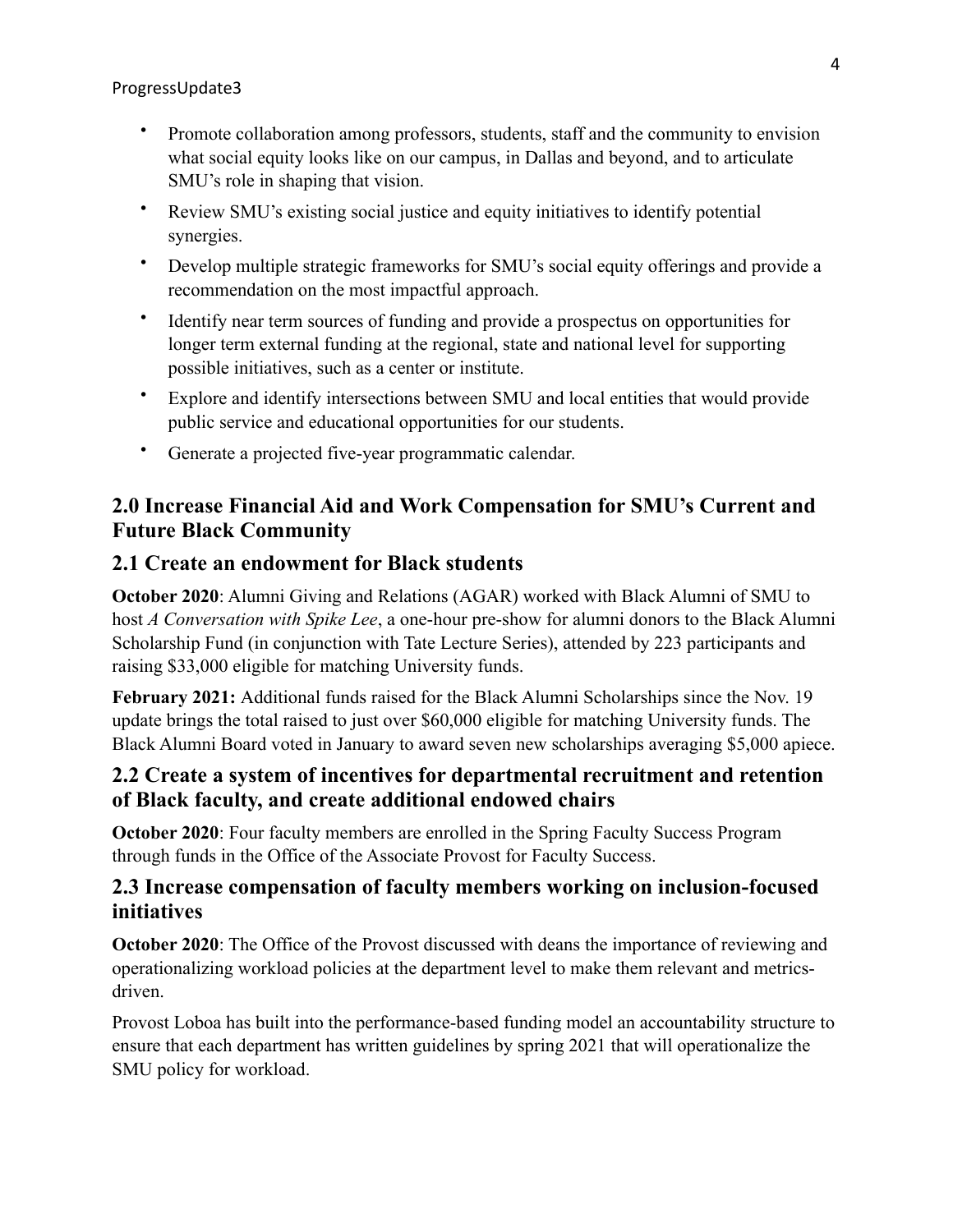The associate provost for Faculty Success, together with Provost's Faculty Fellow Johnitha Johnson, have begun to review systematically the research about the intersection of equity and workload policies.

### **2.4 Introduce a No Loan Assistance Program**

- The enrollment management research group has developed a dashboard of unmet need to monitor and study the gap in financial aid packages for undergraduates by race, ethnicity, income, Pell status, athlete status, level of academic scholarship, home state/city and more.
- The associate vice president for Enrollment Management:

o Has met with existing and potential partners from EAB, Farrell-Day, and Art & Science Group to plan a study on the possible approaches for meeting more financial need for undergraduates and the potential impact on meeting the University's strategic goals related to diversity, academic quality, retention, graduation and net tuition revenue.

o Has reengaged SMU's financial aid task force to make recommendations for the strategic use of financial aid funds dispersed throughout the undergraduate schools and college.

o Is working with administrators across the University to identify ways to meet more financial need of low-income students who are disproportionately students of color, including identifying targeted efforts for fundraising opportunities.

o Has reengaged a group of staff from Enrollment Services and Student Academic Engagement and Success to guide efforts in adopting an income-based financial assistance program aimed at recruiting low-income students of color from the Dallas area.

o Has identified three priorities for funding scholarships in FY21 to support Black student enrollment, including Mustang Excellence Scholarships for students of color, Mustang Success Scholarships for any student whose financial circumstances have been negatively affected by the COVID-19 pandemic, and Mustang Scholars and Mustang Promise Scholars, which identify high achieving, Pell-eligible students from Dallas County.

o Purchased a dataset to allow for in-depth benchmarking with cohort, aspirational peers and Texas peer institutions on measures of financial aid.

**February 2021:** SMU has received a new commitment in the amount of \$480,000 toward the \$10 million goal for endowing Mustang Excellence Scholarships, designed to provide needbased support for underrepresented, socioeconomically disadvantaged and first- generation students.

#### **April 2021:**

• The Black Alumni Board awarded new scholarships to seven recipients at the Black Excellence Awards Feb. 27, hosted by the Association of Black Students (ABS) and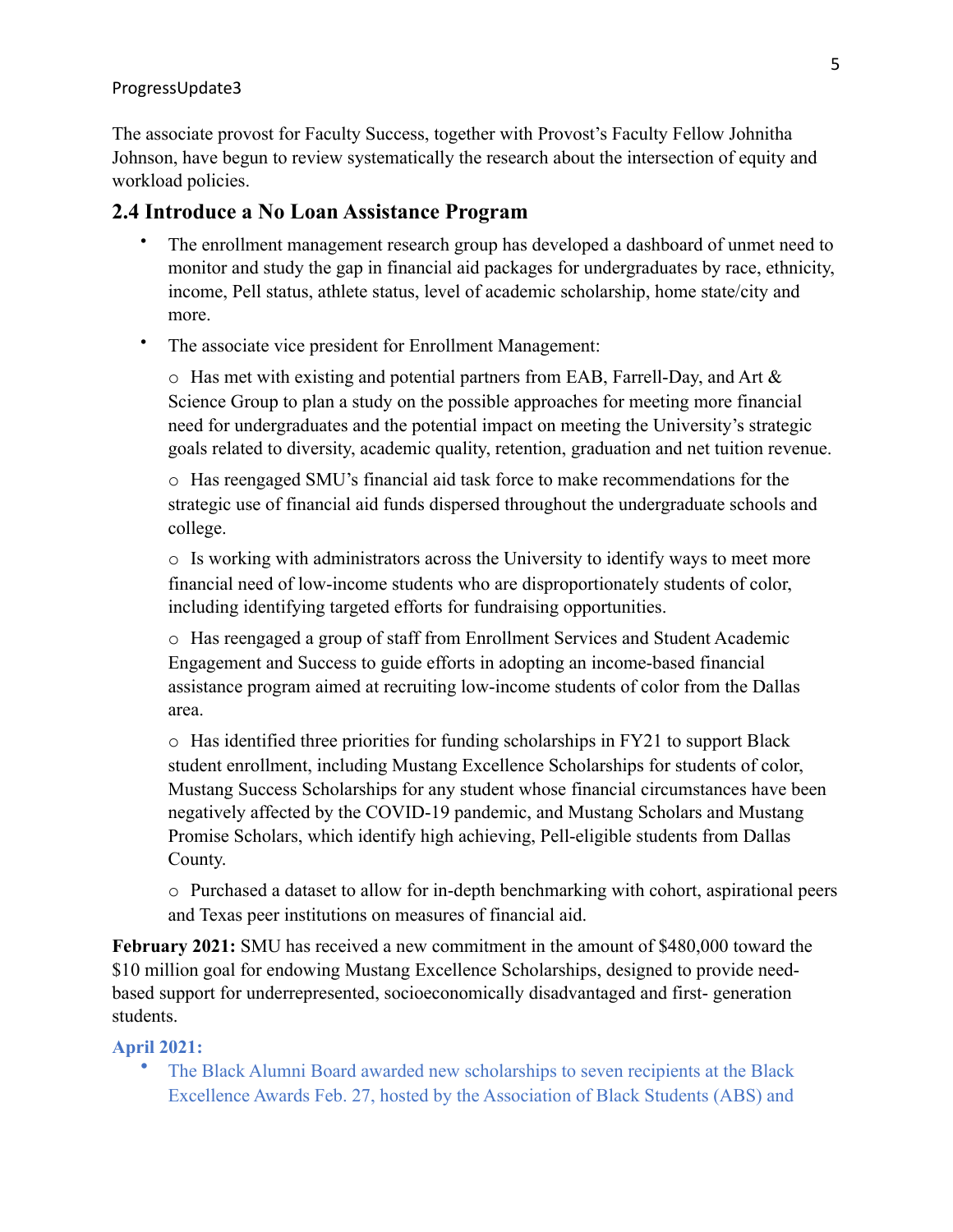Office of Student Affairs. The University matches dollar-for-dollar every donation to Black Alumni Scholarships, which are awarded to students involved in ABS.

• Dedman School of Law has created an Impact Scholarship Fund for first-generation and underrepresented students.

# **2.5 Desired Outcome – Increase of Black student population in all schools of study until total population reaches 12%**

#### **February 2021:**

- The Division of Enrollment Services has increases first-year applications from Black/ African American students by 24 percent and developed a monitoring report for first-year applications from Black/African American students to understand key metrics and trends for this group.
- Cox School of Business graduate admissions has joined with Harvard, Wharton, Duke and Columbia in a diversity recruitment program to increase participation of underrepresented students in graduate business studies
- Dedman School of Law has partnered with the Dallas Bar Association to offer a new pipeline program for high school students of color in the summer of 2021 and has initiated a partnership with the Law School Admissions Council to make Dedman Law's "Black Lawyers Matter" conference an annual event.
- Lyle School of Engineering's DEI strategic plan to increase enrollment and retention of Black/African American students, develop a plan to recruit and support Black and Hispanic Faculty, and create professional development pathways for staff has been recognized by the American Society of Engineering Education.
- Perkins School of Theology has partnered with leaders from Wylie College to produce a promotional video highlighting both schools and focused on recruitment. Perkins has a memorandum of understanding with Wylie College, among other undergraduate institutions, to provide a streamlined path to graduate theological education.

**April 2021:** SMU has joined the American Talent Initiative, a consortium of about 150 institutions with the highest graduation rates, committed to increasing the number of students from low-income families earning bachelor's degrees from the 'best' or 'most selective' institutions in the United States.

## **2.6 Desired Outcome – Increase five-year graduation rate of Black first-year students enrolled in SMU by 50%**

**February 2021:** In partnership with Engaged Learning, Dedman College diversity officers Jill Kelly and John Georges are setting up a mentoring program for Black students in Dedman College, an initiative that will upon further development expand to all of Dedman College's students from underrepresented groups. Alumni and undergraduate juniors and seniors are eligible to serve as mentors, who will engage with participants in all aspects of their lives as SMU students and in their preparations to enter the workforce.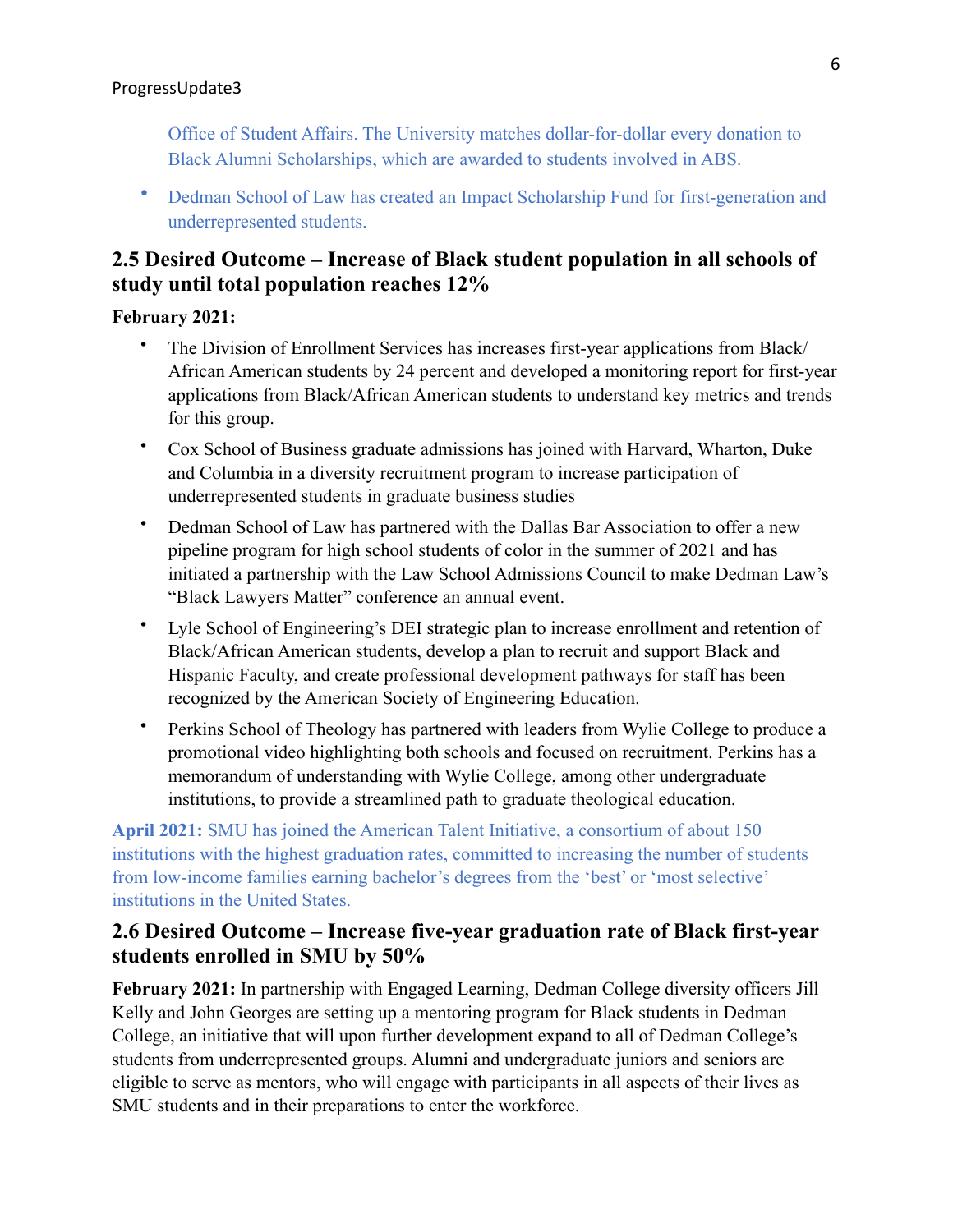**April 2021:** SMU has launched its Quality Enhancement Plan, SMU-in-Four, a university-wide initiative to help students complete an SMU degree in four years. It will specifically address equity gaps in course outcomes, require SMU to consider why those equity gaps exist and what to do about them.

# **3.0 Increase Opportunities for Success Offered by SMU to its Current and Future Black Community**

# **3.1 Establish clear career paths for staff to increase retention of Black staff**

**October 2020:** The Department of Human Resources began:

- Benchmarking peer and aspirational peer Universities' practices/programs for career paths/career development plans, succession planning, general job descriptions, search committee guides, internal job postings and diversity initiatives (job boards and job fairs).
- Developing candidate reports to provide hiring managers the diversity makeup of selected (qualified) candidates.
- Reviewing current HR training to identify opportunities to amplify the University's commitment to diversity in its workforce and leadership.
- Updating list of career/professional coaches to include a diverse list of coaches and specialties, identifying three new coaches.
- Reviewing current exit interview process, researching best practices on questions and exploring options for system.

**February 2021:** The Department of Human resources has completed benchmarking of 25 peer and aspirational Universities' practices/programs including career paths/career development, succession planning, general job descriptions, search committee guide, internal job postings and diversity initiatives (job boards, job fairs, hiring).

## **3.2 Establish a paid internship and mentorship program for Black students**

**November 2020:** The Alumni Relations team, in partnership with the Black Alumni of SMU Board, Office of Social Change and Intercultural Engagement (SCIE) and Hegi Family Career Development Center, began the pilot phase of the first mentoring program for Black alumni and students. The initial goal for round one is to pair 10 students with 10 professionals.

**February 2021:** The first orientation for the Black Alumni/Black Student Mentorship Program occurred Nov. 17, 2021. Seven students have been paired with seven mentors.

## **3.3 Increase representation in pivotal meetings for students and Black Unity Forum**

## **3.4 Create a new SMU multicultural admissions recruitment program**

**3.5 Start a Black student/alumni summit sponsored by SMU**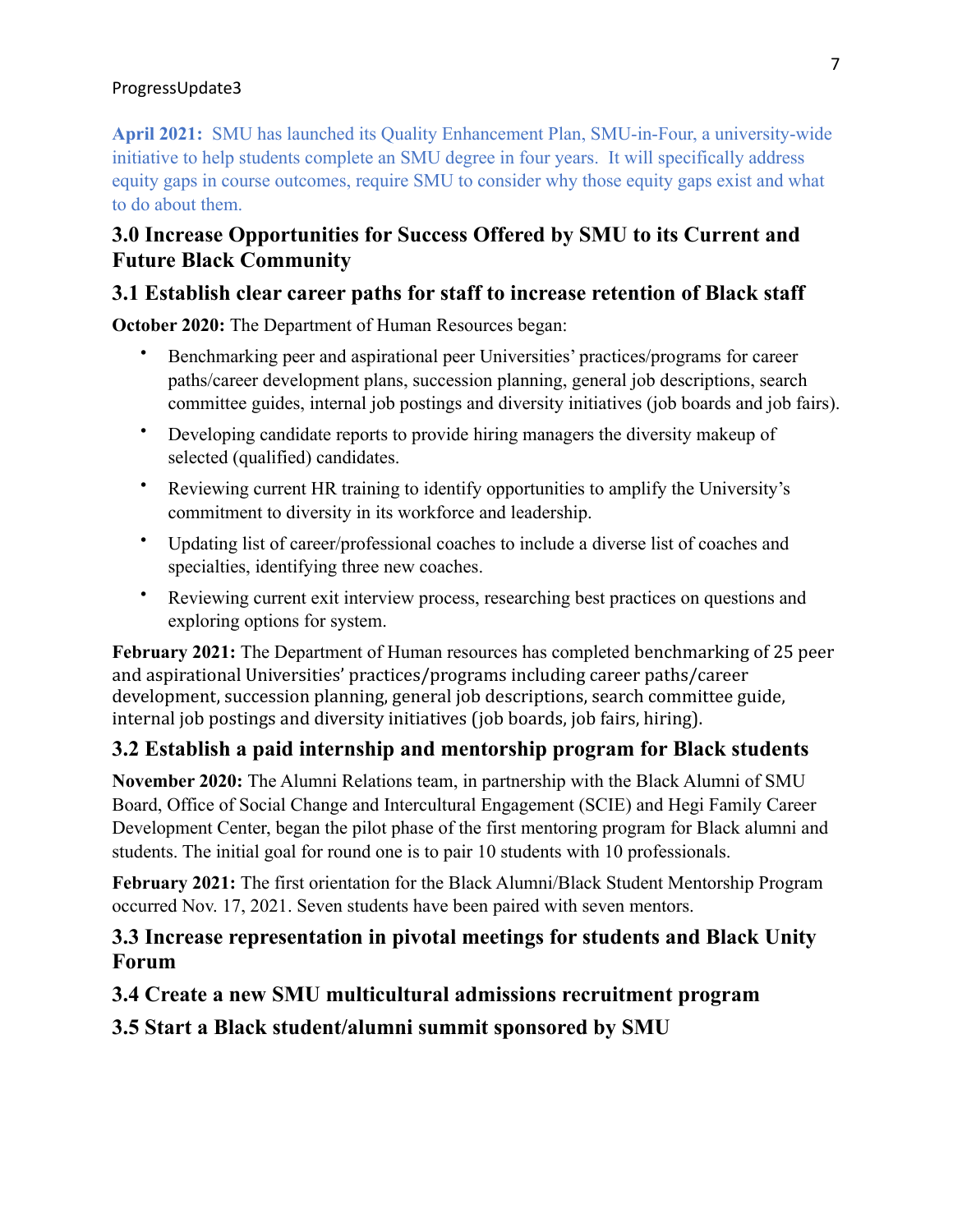# **3.6 Desired Outcome – Improve access and create more opportunities to facilitate the matriculation of Black talent at all levels of our campus community**

**APRIL 2021:** Dedman College has hosted 5 virtual events since the fall featuring faculty of color from different universities speaking on topics relevant to improving opportunities for Black students and faculty, with topics ranging from "Black in the Academy," to "Diverse Women in the Workforce" to "Retention of Underrepresented Faculty."

# **4.00 Increase Black Student-Athlete Equity and Involvement in the General Student Population**

# **4.01 Create a mandatory racial inequality and implicit bias workshop specific to SMU Athletics**

**October 2020:** To date, 54 current athletics staff members and coaches have completed CIQ@SMU implicit bias training, *Hidden Scripts*. Athletics will provide a minimum of two more opportunities this fiscal year for our coaches and staff. It will be mandatory to complete this training.

April 2021: *Hidden Scripts* will be available via E-learning, likely starting in May, for all SMU Athletics staff. A deadline will be set to finish this training by the end of the summer. *Hidden Scripts* E-Learning will become available for student-athletes in the late summer/early fall of 2021 as they return to campus.

# **4.02 Establish opportunities for SMU Athletics to serve the greater Dallas community**

**October 2020:** Partnership began with SAAC and Dunbar Elementary to establish a threephased virtual mentor program at this South Dallas school. Eighteen student athletes are currently participating as pen pals with 52 fourth-grade students.

**November 3, 2020**: Approximately 45 student-athletes volunteered on Election Day, passing out water and snacks while engaging with the community before and after voting. The studentathletes volunteered at Moody Coliseum, the Martin Luther King, Jr. Recreation Center, First Baptist Church of Duncanville and Cedar Crest Elementary School in South Dallas.

# **4.03 Hire a Black mental health professional for student-athletes (4.03)**

**November 16, 2020:** Job description finalized and submitted for budgetary consideration in FY 2021–2022.t

April 2021: Working with the Office of Student Affairs, the position has been approved and a search committee will include at least one representative from the Student Athlete Council (SAC) and the Black Student Athlete Council (BSAC). The successful candidate will have expertise in providing mental health counseling/treatment to collegiate student-athletes, and have a demonstrated commitment to working with student-athletes from historically underrepresented backgrounds.

## **4.04 Create access to educational classes for student-athletes**